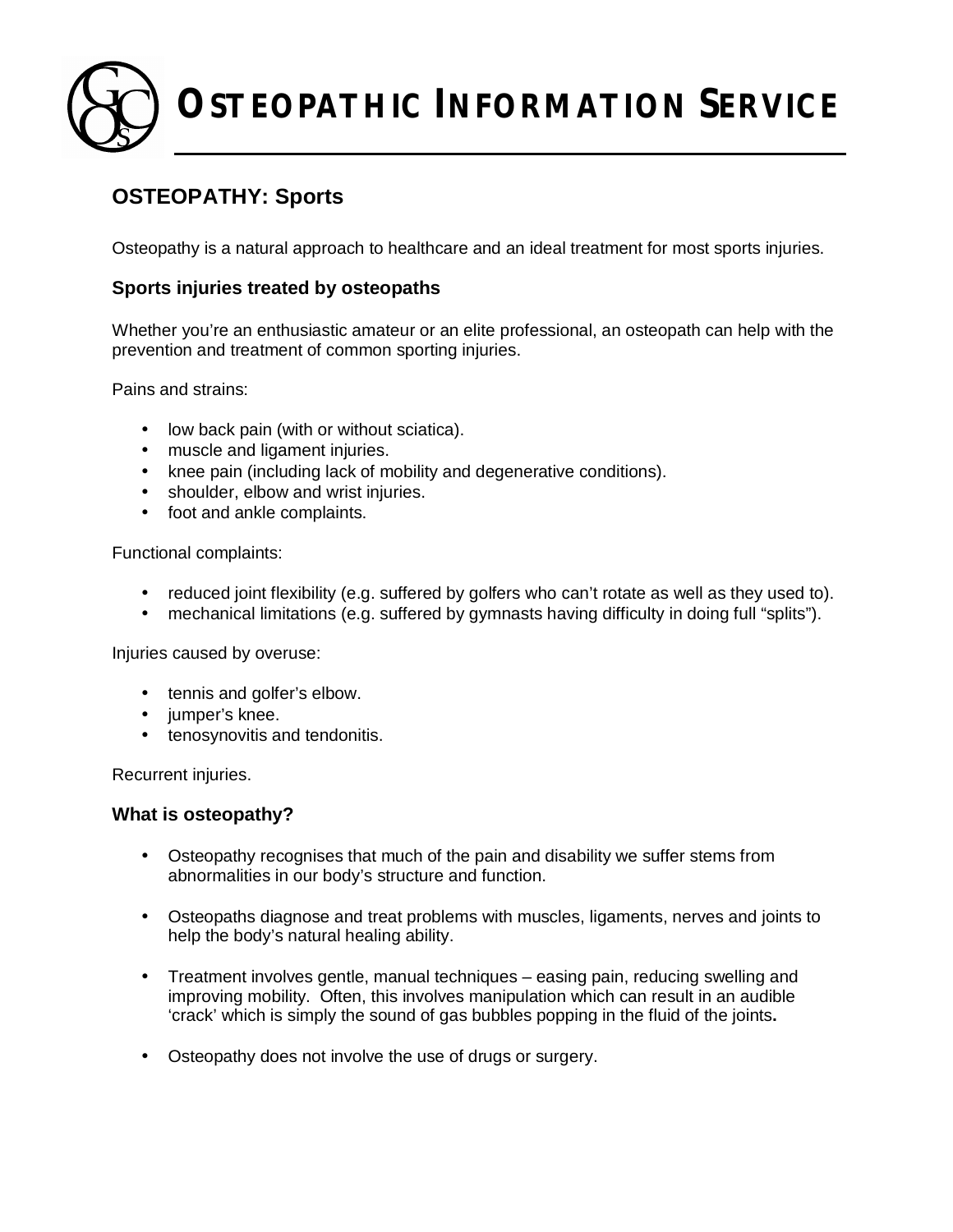### **Visiting an osteopath**

On your first visit, and before examination begins, the osteopath will discuss and record your medical history in detail. You will then normally be asked to remove some of your clothing so that a series of observations and biomechanical assessments can be made.

The osteopath will then apply a highly developed sense of touch to identify points of weakness or excessive strain throughout the body. Further investigations may include an x-ray or blood test. This will allow a full diagnosis of the problem and will enable the osteopath to tailor a treatment plan to your needs.

Your osteopath should make you feel at ease and tell you what is happening throughout your consultation. You should ask questions if you have any concerns. If further medical treatment is needed the osteopath may contact your doctor, with your permission.

#### **How much does osteopathy cost?**

You do not need a referral from a GP to see an osteopath. The majority of osteopaths work in private practice so you may choose to approach a practitioner directly and pay for treatment. Fees range from £25 to £50 and above for a single session, depending upon the location of the practice and experience of the osteopath. Typically between two and six treatment sessions are needed, though this varies according to the severity of the problem.

An increasing number of osteopaths work alongside GPs, so it may be possible for your doctor to refer you to an osteopath on the NHS. It may also be possible to claim for a course of osteopathy if you have private health insurance policy. Check with your insurance provider to confirm the available level of cover and to find out whether you require a referral from a GP or specialist. All insurance companies have help lines to explain your benefits and methods of claiming.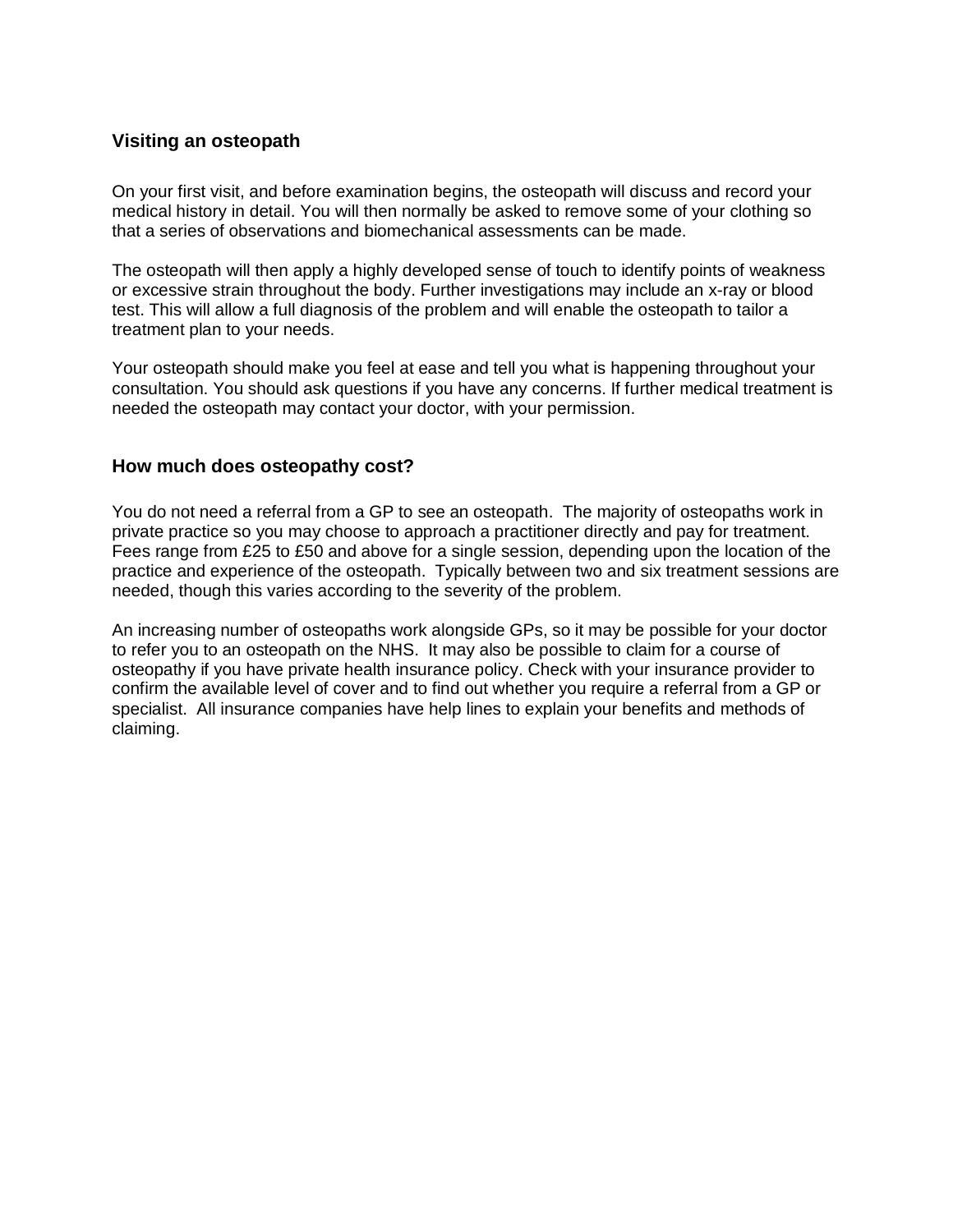# **Osteopathy in action**

**A man in his late fifties**, running at senior club level, had a calf injury in his right leg. After assessment by a variety of therapists he consulted an osteopath who discovered that the problem had been caused by a change of job two years previously. The man's new job required a lot of standing up, and examination revealed his tendency to stand with his right leg slightly bent. As a result the calf muscle had started to shorten on the right hand side. Osteopathic treatment helped him to stand with a straight posture, reducing the tension in the right calf. A stretching routine was then prescribed and recovery from the injury was quickly achieved.

**A forty year old woman**, playing badminton and tennis at county level, had been suffering from severe tennis elbow for six months. She was concerned that the worsening pain would force her to give up her sport. Her osteopath discovered that her spine allowed little rotation, and that her shoulder muscles were unusually tight. He treated her neck (from where the nerve supply to the elbow arises), and worked on her shoulder and upper back mobility. This approach reduced the demands on her elbow. Free of pain, and benefiting from greater mobility, she recovered from the injury and was able to play more powerful tennis and badminton shots than ever before.

**A 16 year old footballer**, representing his county several times at U18 level, complained of recurrent hamstring injuries and right-sided low back pain over the past two years. This was despite of rest, various treatments and specialists' opinions where because of unequal leg lengths a heel raise had been recommended, but more widespread symptoms had been created as a result. An osteopath's opinion was sought and was able to demonstrate that very unusually because of sport, a 'protective scoliosis' had already started to become semipermanent. Thus the heel raise had forced additional stress which the spine was unable to compensate for. Treatment to enable the spine to re-align itself was carried out and a steadily increasing height of heel raise was gradually introduced. Exercises to maintain the developing flexibility helped to maintain the change. Resolution of the back problem also led (as anticipated) to a curtailment of recurrent hamstring injuries.

#### **Osteopathy and patient protection**

Patients consulting an osteopath have the same safeguards and rights as when consulting a doctor or dentist. Osteopathy is an established system of diagnosis and treatment, recognised by the British Medical Association as a distinct clinical discipline.

Under the Osteopaths Act of 1993, osteopathy was accorded statutory recognition, and the title "osteopath" protected by law. In the UK it is now a criminal offence to describe oneself as an osteopath unless registered with the General Osteopathic Council (GOsC).

The GOsC regulates, promotes and develops the profession, maintaining a Statutory Register of those entitled to practise. Practitioners on the Register meet the highest standards of safety and competency. They have provided proof of good health, good character and have professional indemnity insurance.

Osteopathic training is demanding and lengthy, and a recognised qualification is only available from osteopathic educational institutions accredited by the GOsC. Trainee osteopaths study anatomy, physiology, pathology, biomechanics and clinical methods during a four or five year honours degree programme. Such wide-ranging medical training gives osteopaths the skills to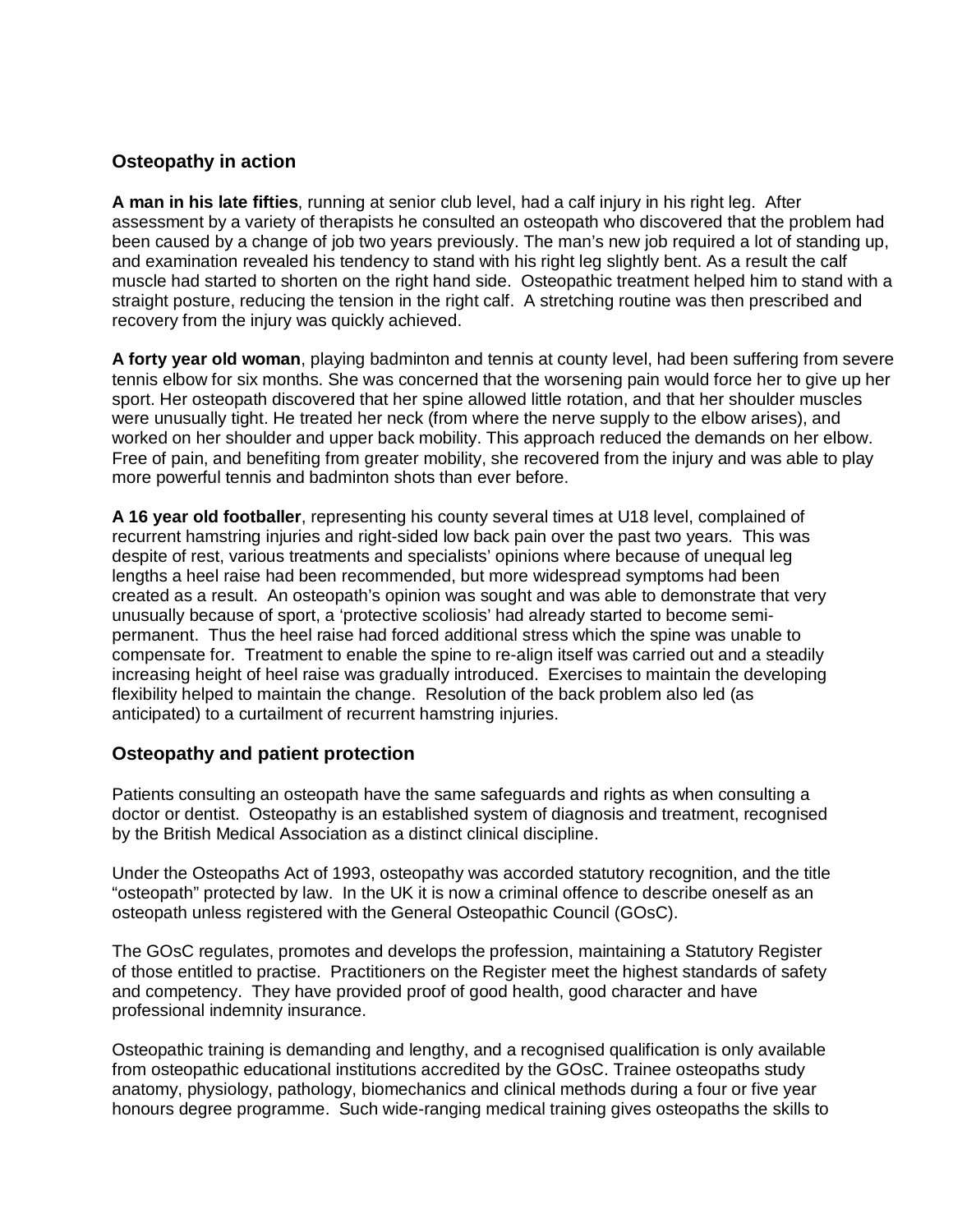diagnose conditions when osteopathic treatment is not advisable and the patient must be referred to a GP for further investigation.

Osteopaths are committed to a programme of Continuing Professional Development.

You can obtain details of an osteopath's registration by telephoning the GOsC on **020 7357 6655.**

# **A healthy sporting life**

If you're taking up a new sporting activity, you should seek the advice of a coach, trainer or instructor, and ask for an appropriate training programme for your age, experience and fitness.

With injuries, especially those to legs or arms, always remember the word **PRICED**:

**Prevent** injuries by preparing thoroughly. You should always warm up and stretch before exercise, and warm down and stretch afterwards.

**Rest** after injury, and give your body time to recover.

**Ice** should be placed on the injured area as quickly as possible.

**Compress** the injured area to prevent swelling. Strapping or taping should always be carried out by a qualified person.

**Elevate** the injured part of the body in order to encourage blood and oxygen to flow to the joints and tissues. This helps the body to heal itself.

**Diagnosis** should be obtained from a medical expert if you are concerned about the severity of an injury.

#### **Finding an osteopath near you**

To find an osteopath near you details are available in Thomson and Yellow Pages directories.

Alternatively contact the GOsC directly at: Osteopathy House 176 Tower Bridge Road London SE1 3LU Tel: 020 7357 6655 Email: [info@osteopathy.org.uk](mailto:info@osteopathy.org.uk) [www.osteopathy.org.uk](http://www.osteopathy.org.uk)

Osteopaths specialising in the treatment of sports injuries have formed the Osteopathic Sports Care Association, which can be contacted on 0870 601 0037.